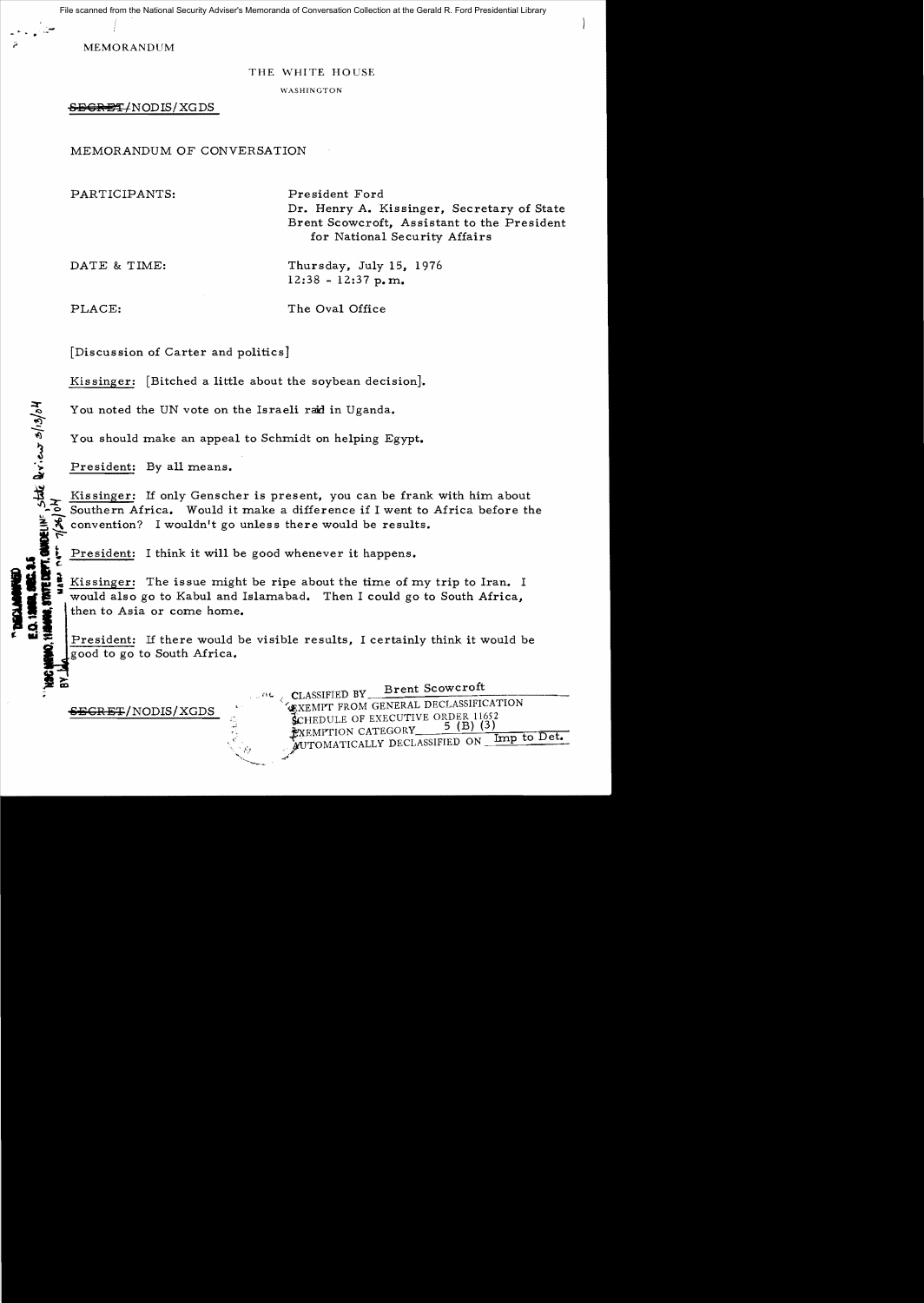$\frac{W}{\sqrt{2}}$   $\frac{W}{\sqrt{2}}$   $\frac{W}{\sqrt{2}}$   $\frac{W}{\sqrt{2}}$   $\frac{W}{\sqrt{2}}$   $\frac{W}{\sqrt{2}}$   $\frac{W}{\sqrt{2}}$   $\frac{W}{\sqrt{2}}$   $\frac{W}{\sqrt{2}}$   $\frac{W}{\sqrt{2}}$   $\frac{W}{\sqrt{2}}$   $\frac{W}{\sqrt{2}}$   $\frac{W}{\sqrt{2}}$   $\frac{W}{\sqrt{2}}$   $\frac{W}{\sqrt{2}}$   $\frac{W}{\sqrt{2}}$   $\frac{W}{\sqrt{2}}$ 

.... , ~r

;1

Kissinger: [Described the Robinson guarantee plan for Rhodesia.] The British are the wild card, but it is really going well.

[More discussion about the Rhodesian arrangement.]

The best would be to go to Africa after Iran. If it delays much beyond that, the whole scheme is in trouble.

One of the elements is getting the guer rillas to stop fighting. But we are working well with Nyerere and Kaunda. I notice Nyerere is starting to cater less to Machel. The British want to dump Smith right away.

President: Isn't that bad?

Kissinger: Yes, it's better to use his departure as a bargaining tool. The British have ideological problems. But they can't do much there because it will be up to Vorster. Their Ambassad or [Botha] has gone home to check and he'll report back to us next week.



SEGRET/NODIS/XGDS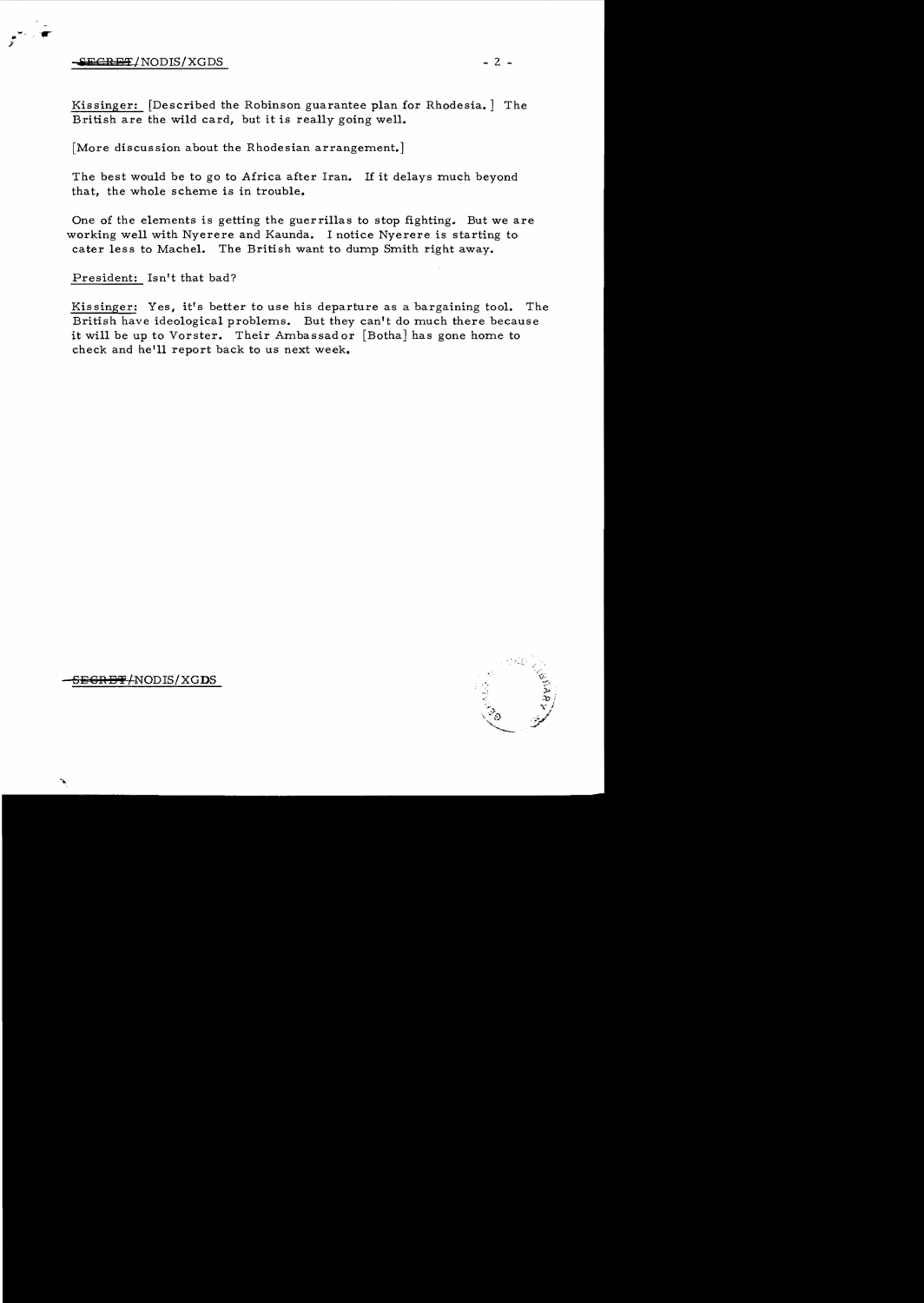$1.38 -$ <br> $1.38$  $12:47$ PDiscosion of Conter + politics. K (Bitched a little about a soyeman decision) 30 - with the UN crote on Clyande. Jan should make an appeal to Schoolt on And pring  $E = \gamma \gamma \mu t$ P By all union. K fort Censeler is present, you can be "perite us/him about Southern apricon. Would it makes a dip if I won't a derive before convention. I wouldn't go unless there would be center. P & think it will be gone whenever it hypes. R det méget du rige about c time of my trip to Ken I would also got Habult Islamitalite Landl go to S.A., than asia or event brunt. P If three would be exsible counts, I untainly think it would good to go to S.A. K (Derinhed Motorison gararvautic plus)<br>Tim Brian a civile and, but it is noth gain well. 11 avrille Best could be to go to copies often hun but it may kne to conit til e en et ang. If it to stop fight, But we are working with or Un west P fait that had K Jes. They have side on just the hot they **DECLASSIFIED** E.O. 12058, SEC. 3.5 NSC MEMO, 11/24/98, STATE DEPT. GUIDELINES, State Deview 3/13/04